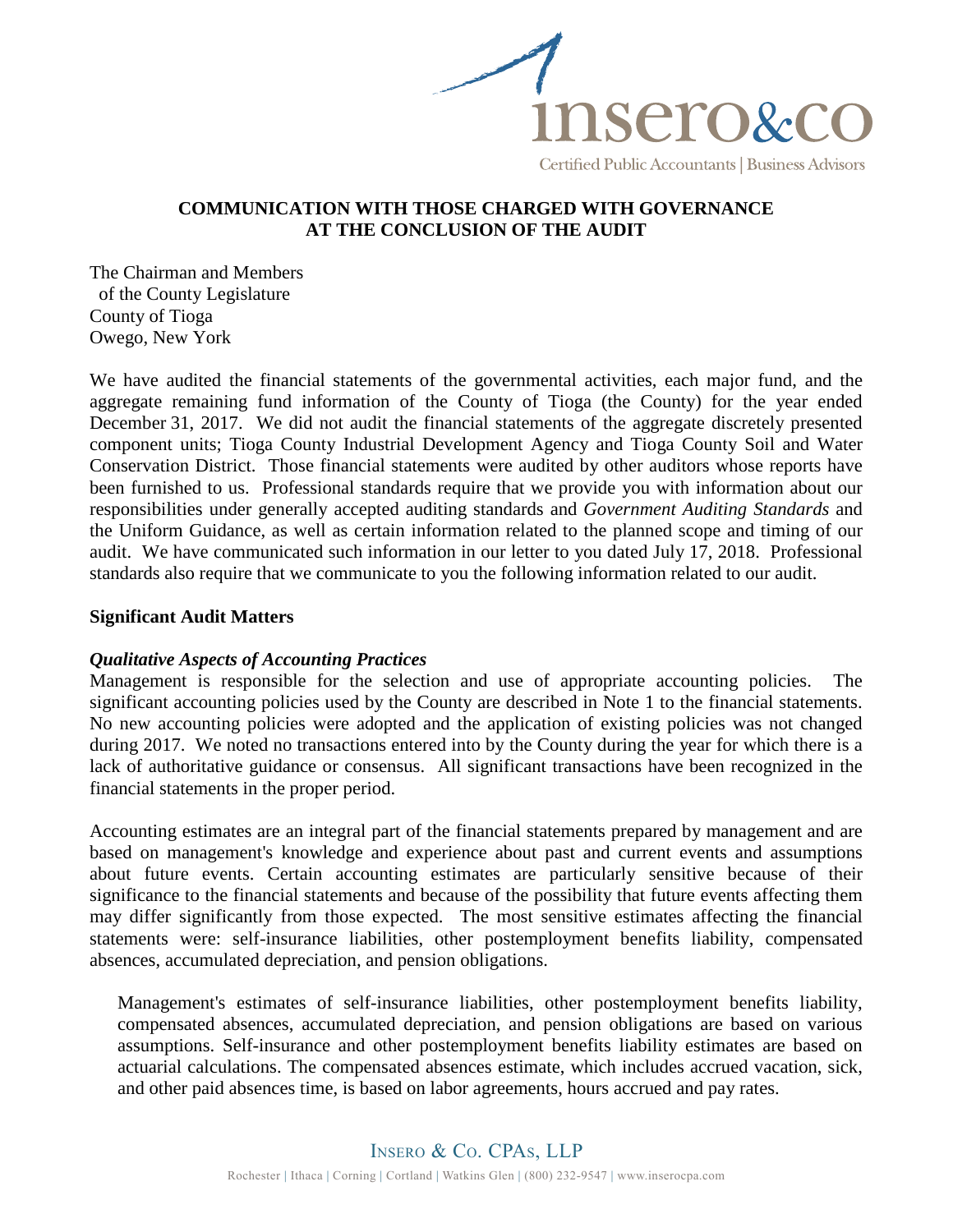Accumulated depreciation estimates are based on the historical cost of assets and their estimated useful lives, and accounting and reporting for pensions is based on the County's proportionate share of the NYS Retirement System Plan liabilities. Compensated absences estimates are based on personal leave and salary records. We evaluated the key factors and assumptions used to develop the self-insurance liabilities, other postemployment benefits liability, compensated absences, accumulated depreciation, and pension obligations in determining that they are reasonable in relation to the financial statements taken as a whole.

Certain financial statement disclosures are particularly sensitive because of their significance to financial statement users. The most sensitive disclosures to the financial statements were:

The disclosures of capital assets, pension obligations, other postemployment benefits, and long-term debt and obligations, the details of which are presented in Notes 5, 6, 7, 9, and 10 to the financial statements.

The financial statement disclosures are neutral, consistent, and clear.

## *Difficulties Encountered in Performing the Audit*

We encountered no significant difficulties in dealing with management in performing and completing our audit.

## *Corrected and Uncorrected Misstatements*

Professional standards require us to accumulate all known and likely misstatements identified during the audit, other than those that are clearly trivial, and communicate them to the appropriate level of management. There were no misstatements identified as a result of audit procedures, other than those considered to be trivial.

## *Disagreements with Management*

For purposes of this letter, a disagreement with management is a financial accounting, reporting, or auditing matter, whether or not resolved to our satisfaction, that could be significant to the financial statements or the auditor's report. We are pleased to report that no such disagreements arose during the course of our audit.

## *Management Representations*

We have requested certain representations from management that are included in the management representation letter dated September 6, 2018.

## *Management Consultations with Other Independent Accountants*

In some cases, management may decide to consult with other accountants about auditing and accounting matters, similar to obtaining a "second opinion" on certain situations. If a consultation involves application of an accounting principle to the County's financial statements or a determination of the type of auditor's opinion that may be expressed on those statements, our professional standards require the consulting accountant to check with us to determine that the consultant has all the relevant facts. To our knowledge, there were no such consultations with other accountants.